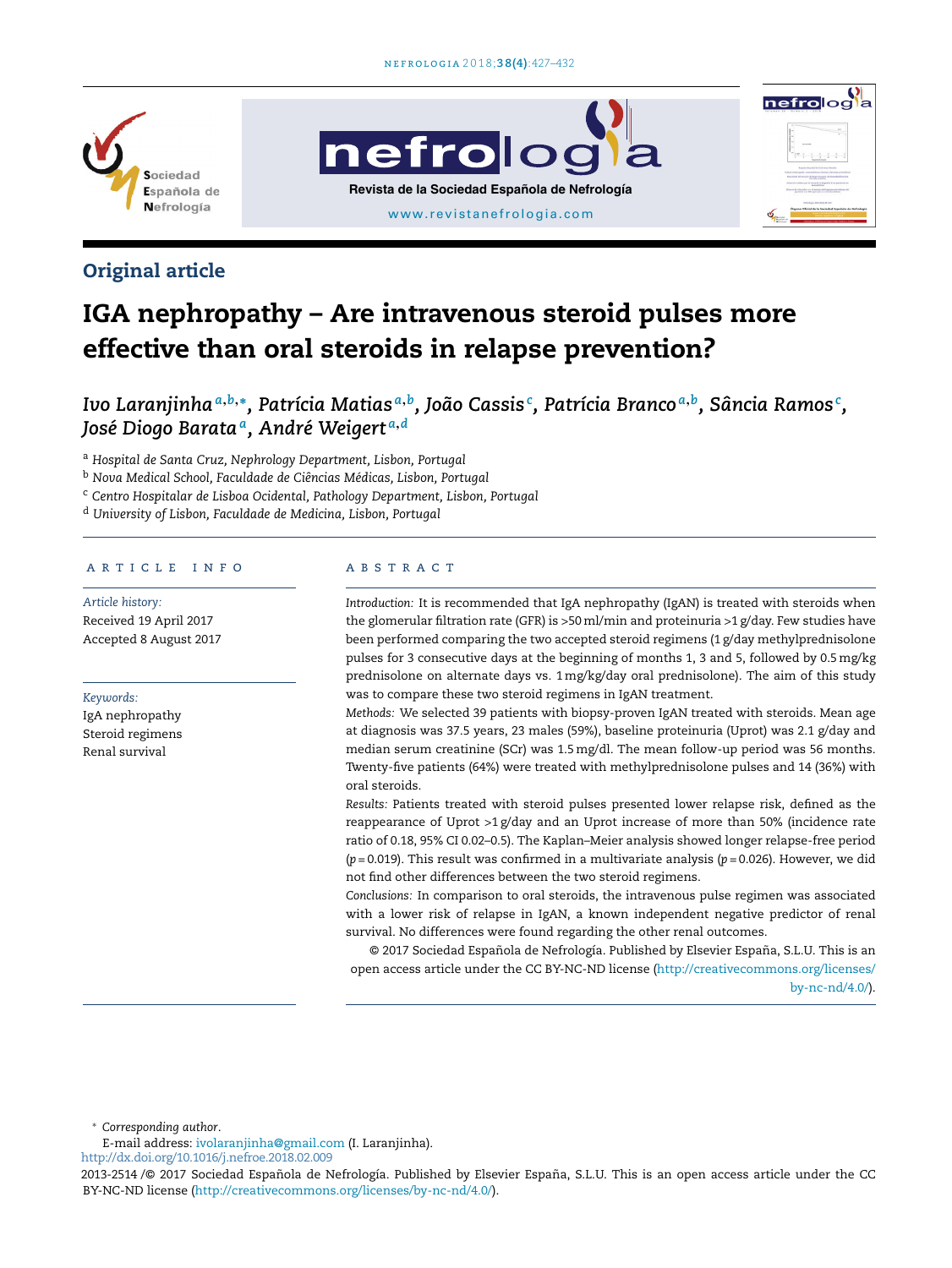#### *Palabras clave:*

Nefropatía por IgA Esquemas de esteroides Supervivencia renal

# Nefropatía por IgA. ¿Son los esteroides intravenosos más eficaces que los esteroides orales en la prevención de recaídas?

#### r e s u m e n

*Introducción:* Se recomienda el tratamiento de la nefropatía por IgA (NIgA) con esteroides cuando el índice de filtración glomerular (IFG) > 50ml/min y proteinuria > 1 g/día. Pocos han sido los estudios realizados comparando los 2 esquemas de esteroides aceptados (1 g/día de metilprednisolona en pulsos durante 3 días consecutivos en el principio de los meses 1, 3 y 5 seguido de 0,5mg/kg en días alternos de prednisolona vs. 1mg/kg/día de prednisolona oral). El objetivo de este estudio fue comparar estos 2 esquemas de esteroides en el tratamiento de la NIgA.

*Métodos:* Fueron seleccionados 39 pacientes con NIgA demostrada por biopsia y tratados con esteroides. La edad media al diagnóstico fue de 37,5 años, 23 varones (59%), proteinuria basal (Uprot) 2,1 g/día y la creatinina sérica mediana (SCR) 1,5mg/dl. El periodo medio de seguimiento fue de 56 meses. Veinticinco de los pacientes (64%) fueron tratados con pulsos de metilprednisolona y 14 (36%) con esteroides orales.

*Resultados:* Los pacientes tratados con pulsos de esteroides presentan menor riesgo de recaída, definido como la reaparición de una Uprot > 1 g/día y aumento de más del 50% de la Uprot (razón de tasa de incidencia: 0,18; IC 95%: 0,02-0,5) y el Kaplan-Meier mostró período más largo libre de recaída (p = 0,019). Este resultado se confirmó en un análisis multivariante (p = 0,026). Sin embargo, no se encontraron otras diferencias entre los esquemas de esteroides.

*Conclusiones:* En comparación con los esteroides orales, el esquema en pulsos intravenosos se relacionó con un menor riesgo de recaída en la NIgA, un conocido predictor negativo independiente de la supervivencia renal. No se encontraron diferencias en cuanto a los otros *outcomes* renales.

© 2017 Sociedad Española de Nefrología. Publicado por Elsevier España, S.L.U. Este es un artículo Open Access bajo la licencia CC BY-NC-ND (http://creativecommons.org/licenses/

by-nc-nd/4.0/).

# Introduction

IgA nephropathy (IgAN) is the most frequent primary glomerulonephritis in the developed countries. Regardless of the treatment used, more than 50% of the patients with IgAN have a progressive disease. $1$  The VALIGA cohort estimated a rate of glomerular filtration ratio (GFR) decline of  $1.8 \pm 7.5$  ml/min/year. $^2$  Therefore, it is predictable that 20–40% of these patients develop end-stage renal disease (ESRD) within 20 years.<sup>3</sup>

Currently there is not a specific treatment for the pathogenic process beyond IgAN. The KDIGO guidelines $4$ recommend blood pressure control with the use of one renin–angiotensin system inhibitor/blocker in all patients. This approach has the stronger evidence in slowing the disease progression and reducing the proteinuria and the slope of GFR.<sup>4,5</sup>

Besides these measures, with a significantly lower evidence, this guidelines also suggest the use of corticosteroids for 6 months in those that have proteinuria higher than 1 g/day and preserved GFR (GFR > 50ml/min) after supportive therapy.<sup>4</sup> The treatment with steroids was associated with lower risk of progression to ESRD and lower urinary protein excretion.<sup>6</sup>

There are two steroid regimens accepted to treat IgAN: the steroid pulse regimen (also known as "Pozzi scheme", i.e. 1 g/day methylprednisolone pulses for 3 consecutive days at the beginning of months 1, 3 and 5 followed by 0.5 mg/kg of oral prednisolone in alternate days) and the oral steroid regimen (oral prednisolone 1mg/kg/day for 2 months and then a reduced dose for the next 4 months). $4$  According to the available studies any of these therapeutic schemes can be used, because both showed to be better than supportive therapy alone. $7-9$ 

Currently, we do not have any reason to choose one steroid scheme to treat IgAN instead of the other, as no RCT compared both regimens, so this choice is only based on the beliefs of the physicians and it is not an evidence-based decision. Since the use of pulses scheme is more laborious and expensive it is important to clarify whether its use is associated with better renal outcomes relatively to the simpler and cheaper oral scheme.

The aim of this study was to investigate if there is any advantage of a steroid pulse regimen relatively to oral steroid scheme in the outcomes of the IgAN treatment.

#### Study design

This is a single center, 9-year retrospective cohort study of patients with biopsy-proven IgAN treated with steroids.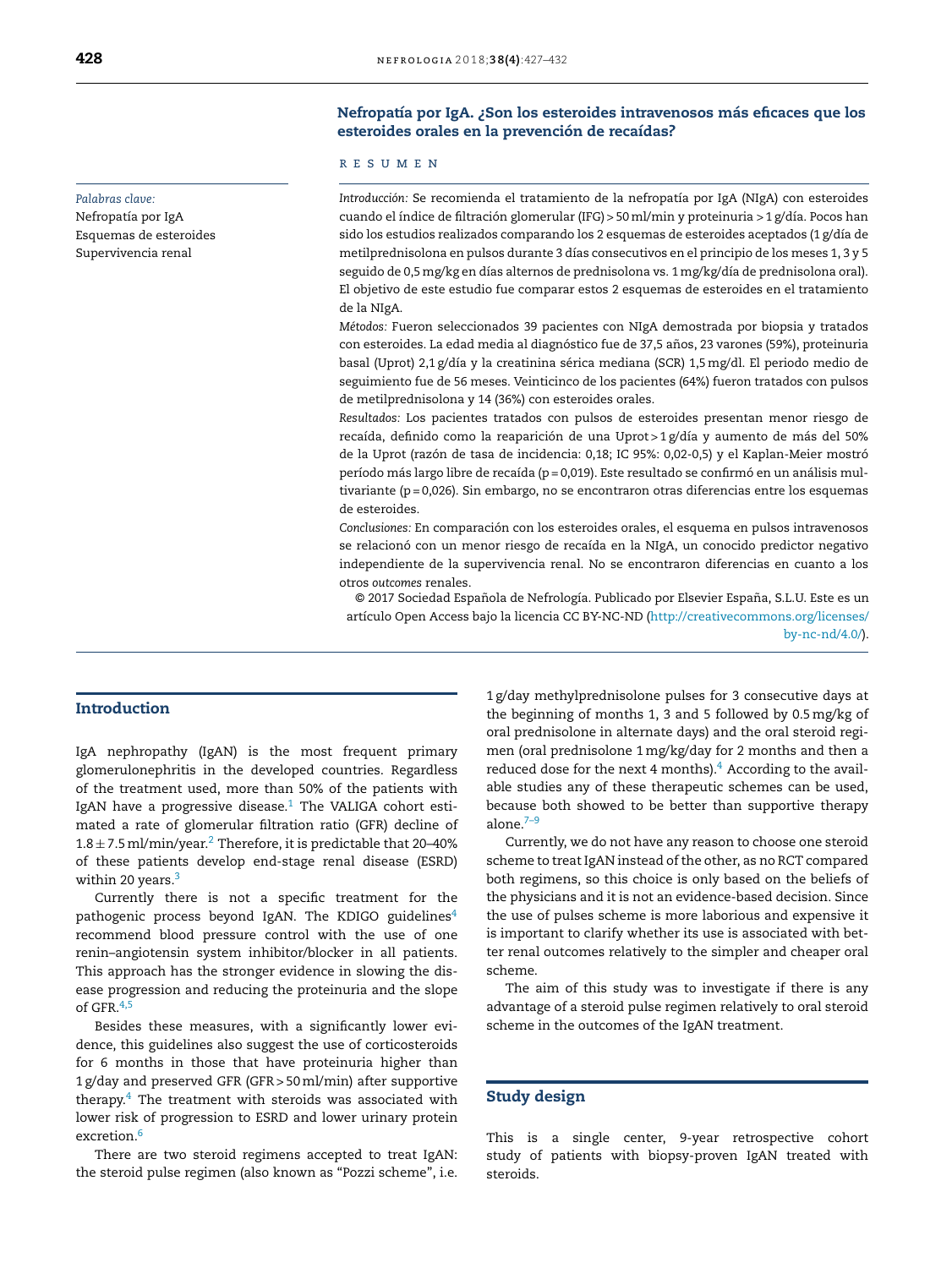| Table 1 - Baseline characteristics of the studied population.                   |                       |                          |                           |         |  |  |  |  |  |
|---------------------------------------------------------------------------------|-----------------------|--------------------------|---------------------------|---------|--|--|--|--|--|
| Variables                                                                       | Patients ( $n = 39$ ) | Oral steroids $(n = 14)$ | Steroid pulses $(n = 25)$ | p       |  |  |  |  |  |
| Age, years                                                                      | $37.5 \pm 1.8$        | $36.7 \pm 9.1$           | $37.9 + 12.3$             | 0.332   |  |  |  |  |  |
| Gender, male                                                                    | 23(59.0)              | 10(71.4)                 | 13(56.5)                  | 0.410   |  |  |  |  |  |
| Race, black                                                                     | 2(5.1)                | 1(7.1)                   | 1(4.0)                    | 0.811   |  |  |  |  |  |
| Cumulative prednisolone-equivalent steroids dose, q                             | $14.1(6.1 - 14.4)$    | $6(5.4 - 7.2)$           | $14.3(14.1 - 14.6)$       | < 0.001 |  |  |  |  |  |
| Hypertension (HTN)                                                              | 18 (46.2)             | 5(35.7)                  | 13(52.0)                  | 0.121   |  |  |  |  |  |
| Smoke                                                                           | 7(17.9)               | 5(55.6)                  | 2(16.7)                   | 0.102   |  |  |  |  |  |
| Proteinuria, g/day                                                              | $2.1(1.5-3.8)$        | $3.1(1.1-5.5)$           | $2.0(1.6-3.6)$            | 0.139   |  |  |  |  |  |
| GFR, ml/min                                                                     | $53(31 - 74)$         | 41 (14.3–78.8)           | 54 (39.5–71.5)            | 0.160   |  |  |  |  |  |
| History of macroscopic hematuria                                                | 8(20.5)               | 3(21.4)                  | 5(20)                     | 0.901   |  |  |  |  |  |
| Microscopic hematuria                                                           | 32(82.1)              | 10(71.4)                 | 22 (88)                   | 0.408   |  |  |  |  |  |
| Serum albumin, g/dl                                                             | $3.5 \pm 0.6$         | $3.4 \pm 0.7$            | $3.6 \pm 0.5$             | 0.792   |  |  |  |  |  |
| Serum total cholesterol, mg/dl                                                  | $220.7 \pm 56.0$      | $233.4 \pm 82.0$         | $214.1 \pm 36.9$          | 0.430   |  |  |  |  |  |
| Follow-up, months                                                               | 56 (24-104)           | $51(12 - 90.5)$          | $56(31-104)$              | 0.761   |  |  |  |  |  |
| Person-time, months                                                             | 2578                  | 808                      | 1770                      | < 0.001 |  |  |  |  |  |
| Histological grade - Oxford classification                                      |                       |                          |                           |         |  |  |  |  |  |
| Mesangial cellularity (M1)                                                      | 29(85.3)              | 11(91.7)                 | 18 (81.8)                 | 0.419   |  |  |  |  |  |
| Segmental glomerulosclerosis (S1)                                               | 13 (38.2)             | 3(25)                    | 10(45.5)                  | 0.321   |  |  |  |  |  |
| Endocapillary hypercellularity (E1)                                             | 19 (55.9)             | 9(75)                    | 10(45.5)                  | 0.157   |  |  |  |  |  |
| Tubular atrophy/interstitial fibrosis (T1/T2)                                   | 27(79.4)              | 8(66.6)                  | 19 (86.3)                 | 0.693   |  |  |  |  |  |
| Values are: mean $\pm$ SD, median (interquartile range) or frequencies [n (%)]. |                       |                          |                           |         |  |  |  |  |  |

#### Subjects and methods

We selected 62 patients with primary IgAN, who had been biopsied between January 2006 and December 2014, from these only 39 were eligible for the study. The inclusion criteria were: having proteinuria greater than 1 g/day after at least 6 months of treatment with angiotensin-converting enzyme inhibitors (ACE-I) and/or angiotensin receptor blockers (ARB) before steroids, having received at least 6 months of steroid therapy (pulse or oral regimen), age > 18 years at diagnosis and follow-up duration > 12 months. All the patients included in the study were under RAAS blockage for at least 6 months. The doses were titrated upward as far as tolerated by each patient.

The exclusion criteria were: pregnancy, chronic advanced liver disease, presence of Henoch–Schonlein purpura or atypical forms of IgAN (acute kidney injury or crescentic IgAN).

Clinical information concerning demographic, clinical and laboratory data were collected from the clinical process. For the purpose of this study all the kidney biopsies were reviewed and classified according to Oxford classification by the same kidney pathologist.

Complete remission was defined as a proteinuria < 0.3 g/day without worsening of renal function at the end of steroid therapy (6 months). Partial remission was defined as at least a 50% reduction in proteinuria compared with baseline after 6 months of therapy.

Relapse was defined as the recurrence of proteinuria > 1 g/day and at least a 50% increase in proteinuria compared to the lowest proteinuria achieved after treatment.

Our endpoints were a combined endpoint of doubling serum creatinine (SCr) or ESRD, rate of complete or partial remission, GFR decline rate and relapse rate.

According to the type of steroid regimen used the patients were divided in two groups: pulse steroid group (*n* = 25, 64%) and oral steroid group (*n* = 14, 36%).

The cumulative prednisolone-equivalent steroids dose (in grams) was obtained by multiplying the dose per day (pill or injection) by the prednisolone conversion factors, then multiplying it by the number of days of treatment.

#### *Statistical analysis*

Variables are expressed as frequencies for categorical variables, mean values with SD for continuous variables and median values with interquartile ranges for ordinal variables.

Comparison between groups was performed using *T*-test for normally distributed variables, Wilcoxon test for nonnormally distributed variables and  $\chi^2$  test for categorical variables. Survival curves were estimated by Kaplan–Meier analysis and compared by the log-rank test. Cox regression analysis was used for multivariable analysis.

Statistical analysis was performed with SPSS system 21.0 (SPSS Inc., Chicago, IL). For all comparisons, a *p* < 0.05 was considered statistically significant.

#### Results

A total of 39 biopsy-proven IgAN patients were included in the study. Their baseline demographic, clinical and laboratory characteristics are summarized in Table 1. Of the studied population 59% were male, mean age was 37.5 years, 94.9% were caucasian and had a median follow-up time of 56 months after treatment.

The baseline characteristics in both groups were similar concerning to age, gender, hypertension prevalence, GFR, urinary protein excretion, micro and macroscopic hematuria and serum albumin (Table 2). Regarding the renal biopsies, we found that the four parameters of the Oxford classification were also similar between groups. The cumulative prednisolone-equivalent steroids dose was significantly higher in the group of pulses regimen (14.3 vs. 6 g, *p* < 0.001).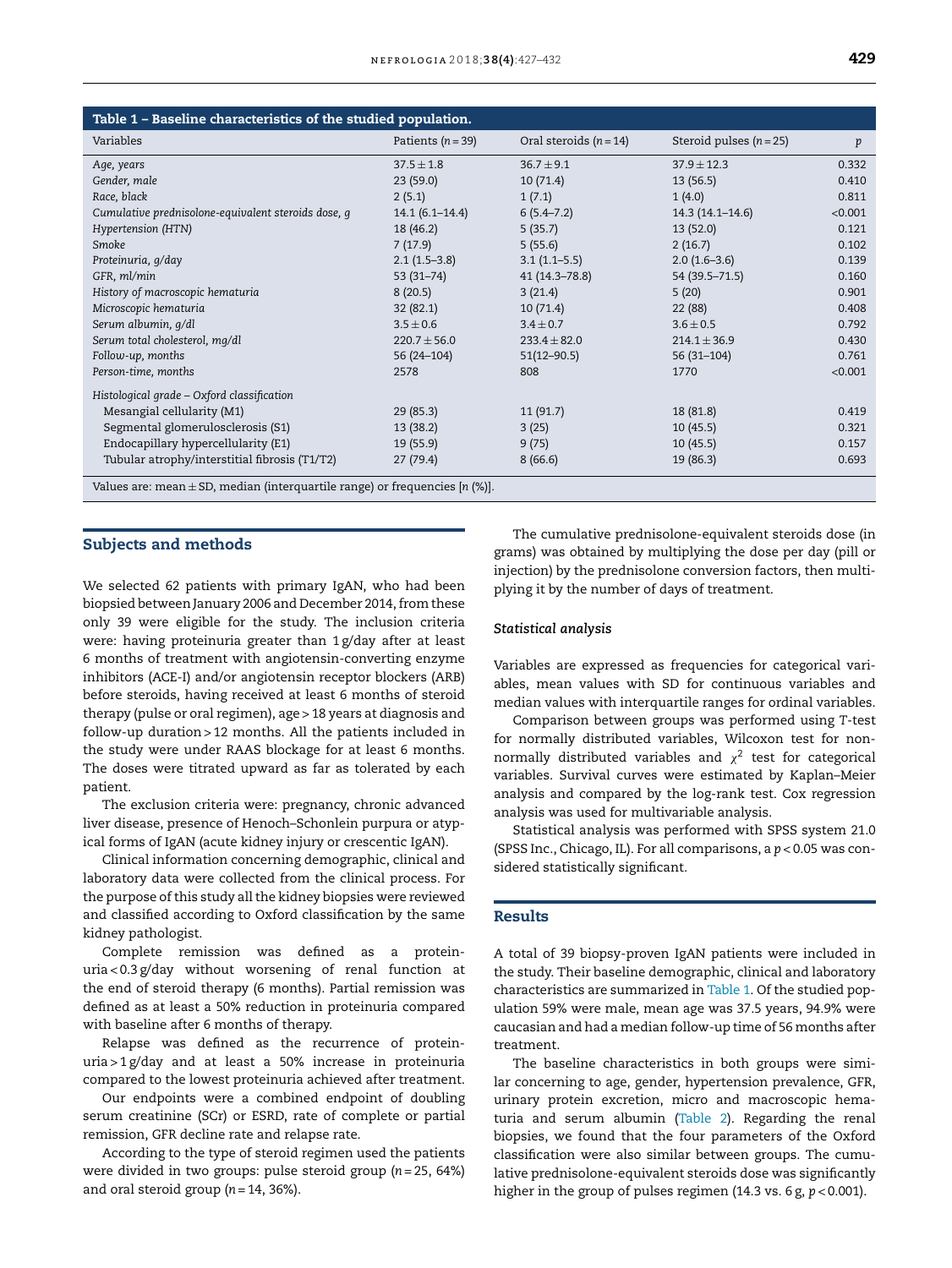| Table 2 - Univariate analysis for the development of the main outcomes and side effects. |                          |                           |                           |       |  |  |  |  |
|------------------------------------------------------------------------------------------|--------------------------|---------------------------|---------------------------|-------|--|--|--|--|
|                                                                                          | Oral steroids $(n = 14)$ | Steroid pulses $(n = 25)$ | IRR (confidence interval) | p     |  |  |  |  |
| Doubled SCr or ESRD                                                                      | 3(21.4%)                 | 8(32%)                    | 1.22                      | 0.507 |  |  |  |  |
| Incidence rate <sup>a</sup>                                                              | $3.7(1.2 - 11.5)$        | $4.5(2.2 - 9.0)$          | $(0.29 - 7.12)$           |       |  |  |  |  |
| GFR decline rate, ml/min/year                                                            | $-4.0 \pm 6.3$           | $-4.5 \pm 8.0$            |                           | 0.729 |  |  |  |  |
| GFR at the end of the follow-up, ml/min                                                  | 54.2 (34.5-97.6)         | 45.7 (26.9-66.3)          |                           | 0.430 |  |  |  |  |
| Complete or parcial remission                                                            | 9(75%)                   | 20 (80%)                  |                           | 0.810 |  |  |  |  |
| Relapse                                                                                  | 5(35.7%)                 | $2(8.0\%)$                | 0.18                      | 0.044 |  |  |  |  |
| Incidence rate <sup>a</sup>                                                              | $6.2(2.6-14.9)$          | $1.1(0.3-4.5)$            | $(0.018 - 0.85)$          |       |  |  |  |  |
| Microscopic hematuria at the end of                                                      | 5(35.7)                  | 5(20)                     | 0.46                      | 0.231 |  |  |  |  |
| the follow-up                                                                            | $2.8(1.25 - 7.1)$        | $6.1(3.01-13.2)$          | $(0.11 - 1.98)$           |       |  |  |  |  |
| Median proteinuria, g/day                                                                |                          |                           |                           |       |  |  |  |  |
| At 6 months (end of treatment)                                                           | $0.3(0.1-1.2)$           | $0.4(0.2-1.2)$            |                           | 0.903 |  |  |  |  |
| At 12 months                                                                             | $0.2(0.1-0.3)$           | $0.4(0.1-0-9)$            |                           | 0.894 |  |  |  |  |
| At 36 months                                                                             | $0.2(0.1 - 0.4)$         | $0.5(0.1-1.1)$            |                           | 0.920 |  |  |  |  |
| At 60 months                                                                             | $0.3(0.2 - 0.6)$         | $0.3(0.1-1.4)$            |                           | 0.997 |  |  |  |  |
| Proteinuria < 0.3 g/day                                                                  |                          |                           |                           |       |  |  |  |  |
| At 6 months (end of treatment)                                                           | 7(50%)                   | 9(36%)                    |                           | 0.410 |  |  |  |  |
| At 12 months                                                                             | 8(80%)                   | 10 (47.6%)                |                           | 0.120 |  |  |  |  |
| At 36 months                                                                             | 5(71.4%)                 | 7(38.9%)                  |                           | 0.328 |  |  |  |  |
| At 60 months                                                                             | 4(66.7%)                 | 5(45.5%)                  |                           | 0.548 |  |  |  |  |
| Side effects of steroids                                                                 |                          |                           |                           |       |  |  |  |  |
| De novo or worsening diabetes                                                            | 2(14.3%)                 | 2(8%)                     |                           |       |  |  |  |  |
| Incidence rate <sup>a</sup>                                                              | $0.003$ (0.0006-0.009)   | $0.001(0.003 - 0.005)$    | $0.46(0.03 - 6.3)$        | 0.790 |  |  |  |  |
| Cushingoid state                                                                         | 1(7.1%)                  | 2(8%)                     |                           |       |  |  |  |  |
| Incidence rate <sup>a</sup>                                                              | $0.006(0.0008 - 0.004)$  | $0.0025(0.0006 - 0.009)$  | $0.23(0.004 - 4.4)$       | 0.510 |  |  |  |  |
|                                                                                          |                          |                           |                           |       |  |  |  |  |

HR, hazard ratio; IRR, incidence rate ratio.

Values are: mean  $\pm$  SD, median (interquartile range) or frequencies [n (%)].

<sup>a</sup> Incidence rate presented by cases/1000 person-months (95% confidence interval).

During the follow-up period, 8 patients in the group of steroid pulse regimen and 3 in the oral prednisolone regimen reached the combined outcome of doubling SCr or ESRD, however this difference was not statistically significant (IRR 1.22, 95% CI 0.29-7.12). The mean GFR decline rate was also not different between groups (steroid pulse - 4.5 ml/min/year vs. steroid oral scheme - 4.0 ml/min/year).

In both groups, 75% or more of the total patients achieved partial or complete remission. On the other hand, the patients treated with steroid pulses showed lower relapse rate (incidence rate 1.1 vs. 6.2 relapses/person-months and an incidence rate ratio of 0.18, 95% CI 0.02-0.85).

Kaplan-Meier analysis showed that the patients treated with steroid pulse regimen had a longer period of time free to relapse (Log Rank test = 5.505,  $p = 0.019$ ) (Fig. 1). Cox regression analysis confirmed this result in a model adjusted to age and baseline proteinuria (HR = 0.18, 95% CI 0.04-0.82,  $p = 0.026$ ) (Table 3).

The median urinary protein excretion decreased in both groups soon after the treatment (at 6 months of followup), and both groups maintained a similar urinary protein excretion. Similarly, the proportion of patients that achieved proteinuria lower than 0.3 g/day were comparable between the two groups during the follow-up.

The survival analysis did not find steroid pulses as a significant predictor for the other analyzed endpoints such as achieving complete or partial remission.

Regardless of the higher cumulative prednisoloneequivalent steroids dose, the pulses regimen did not have



Fig. 1 - The steroid pulse regimen was associated with lower relapse rate in IgAN (Kaplan-Meier analysis). This result was confirmed in a multivariable analysis (Cox regression) adjusted to age and baseline proteinuria  $(x^2 = 9.09, p = 0.028)$ .

higher incidence of steroids side effects. There was not an increased incidence of diabetes, cushingoid state or infections severe enough to require special medical care, such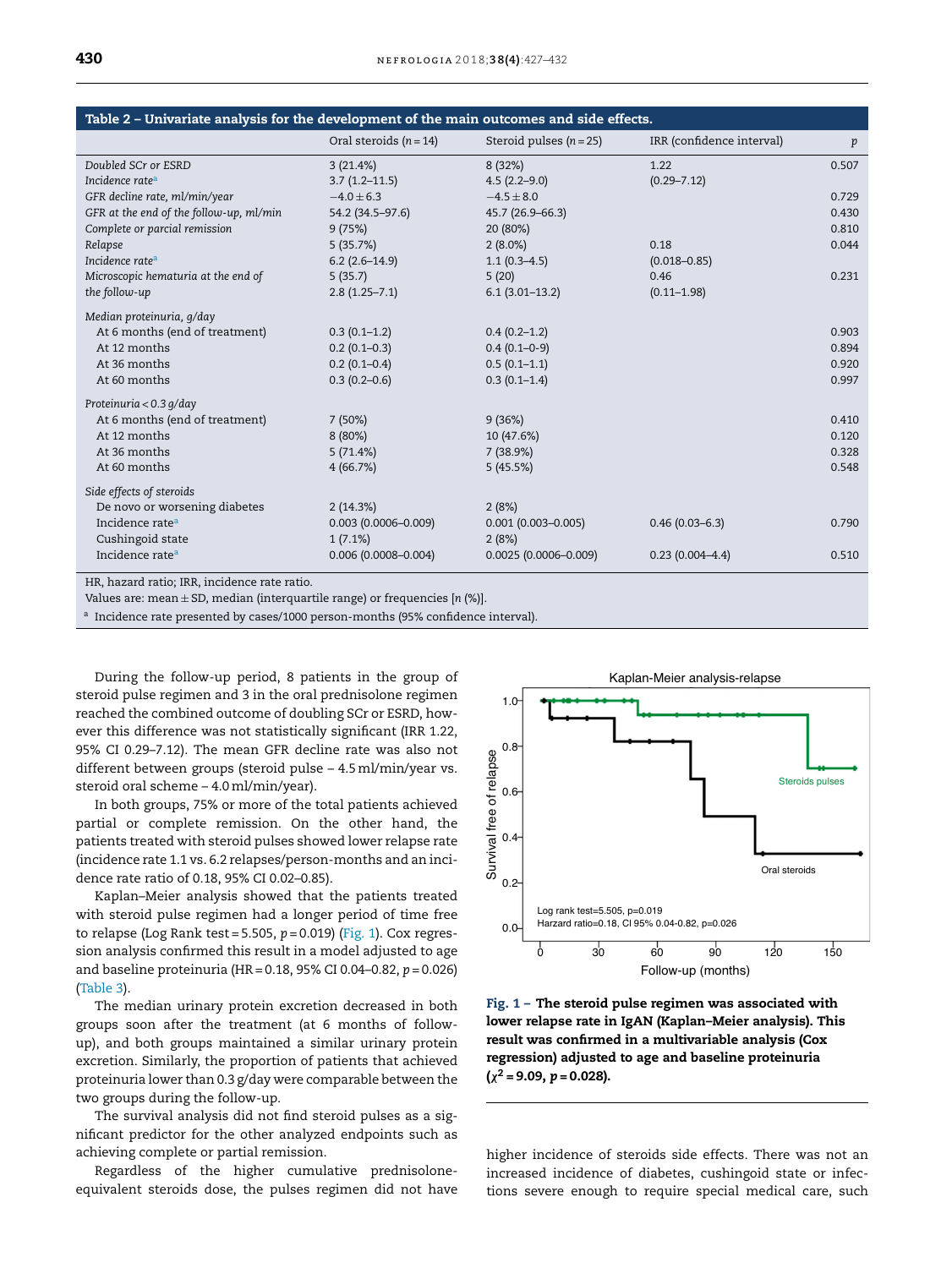| Table 3 – Predictors of time free of relapses (Cox regression). |                      |           |                |       |       |  |  |  |
|-----------------------------------------------------------------|----------------------|-----------|----------------|-------|-------|--|--|--|
| Dependent variable                                              | Independent variable | <b>HR</b> | 95% CI         | D     | $R^2$ |  |  |  |
| IgAN                                                            | Age                  | 0.94      | $0.82 - 1.07$  | 0.371 | 5.83  |  |  |  |
| relapse                                                         | Proteinuria          | 0.999     | $0.998 - 1.00$ | 0.741 |       |  |  |  |
|                                                                 | Steroid pulses       | 0.10      | $0.01 - 0.87$  | 0.036 |       |  |  |  |
| HR, hazard ratio; IRR, incidence rate ratio.                    |                      |           |                |       |       |  |  |  |
| $p = 0.019$ .                                                   |                      |           |                |       |       |  |  |  |

as antibiotic prescription (no cases reported), during the follow-up (Table 2).

#### **Discussion**

In our cohort of patients, the IgAN treatment with steroid pulse regimen was associated with a lower risk of relapses. However, no significant differences were found regarding the main renal outcomes, such as development of ESRD, eGFR decline or remission rate.

It is well studied that the relapse rate was an independent negative predictor of renal survival in patients with IgAN.<sup>10</sup> In our study, the lower rate of relapses in the pulses steroid group was not associated with a slower progression of the disease, evaluated by eGFR decline rate or incidence of ESRD. IgA nephropathy is a glomerular disease with a slow progression to ESRD. Different studies predicted that less than 50% of the patients with IgAN will progress to ESRD in 20–25 years.<sup>3</sup> We believe that in order to evaluate long-term outcomes, such as evolution to ESRD in IgAN, our cohort with a median followup period of 56 months (4.6 years) is short. This can, at least in part, explain why we did not found differences between groups regarding ESRD development.

We found no differences between the two regimens regarding to proteinuria reduction, remission achievement after treatment or eGFR decline rate.

Only one study<sup>11</sup> with 16 patients compared these two regimens for the treatment of IgAN and found no significant benefits of one scheme relatively to the other. However that study has important limitations such as the fact that baseline proteinuria was significantly different between groups and the criteria used to treat IgAN patients with steroids (proteinuria < 500mg/day and SCr < 1.5mg/dl) were different from the current guidelines.<sup>4</sup>

Two main reasons have been presented to use highdose intravenous steroids followed by a moderate oral dose instead of oral steroids alone in the treatment of many kidney and non-kidney diseases: firstly, the earlier and more effective response, and secondly, the lower toxicity.<sup>12</sup> The administration of steroid pulse therapy achieves quicker and stronger immunosuppressive and anti-inflammatory effects, decreasing the needed dose of oral steroids in the maintenance therapy (which is associated to the most relevant long-term adverse effects of the steroids, such as Cushing syndrome, diabetes, osteoporosis, etc.) and avoiding the morbidity associated with prolonged nephrotic syndrome.<sup>13</sup> This paradox, in which the administration of high-dose intravenous steroids is used to reduce the steroid-related side effects, is based on studies where this regimen is as effec-

tive as the oral steroids in full-dose, but less toxic, in patients with idiopathic nephrotic syndromes. $14,15$  On the other hand, some clinical observations suggest that the immunosuppressive effects of high dose of IV glucocorticoids occur too fast to be explained only by the classic mechanism (genomic) of action, suggesting that this high dose administration of steroids has different pharmacologic effects than those produced with lower doses.<sup>16</sup> It was mainly observed in children with steroid-resistant nephrotic syndrome, in which the administration of IV pulses of steroids lead to remission in some cases.13,15 Nowadays there is some evidence that the cellular effects of steroids are mediated by genomic and nongenomic mechanisms.5,17

Coppo,<sup>18</sup> reviewed the long-term beneficial or legacy effect of IgAN treatment. "Legacy effect" is a term used to describe the use of a treatment in an early phase of a disease that can produce benefits long after the cessation of the intervention. Some experiments suggests that it is possible to expect a legacy effect of early treatments in IgAN, namely in younger patients, with active and reversible pathology lesion, with normal renal function.<sup>18</sup> In IgAN, can we expect a superior legacy effect using high intravenous steroid dose, which can produce genomic and non-genomic effects?

In opposition to the Therapeutic Evaluation of Steroids in IgA Nephropathy (TESTING) trial results, we did not have major steroid side effects, even in the group with IV pulses. Patients treated with pulses regimen were exposed to a higher dose of steroids than those treated with oral prednisolone, however we did not find higher incidence of steroids sideeffects in these patients, such as diabetes or infections. Likewise, the other study that compared the two regimens did not find differences regarding side-effects. $11$  In the literature we found studies evaluating similar steroid regimens in other diseases which report equal or even less adverse effects<sup>19-21</sup> and other studies reporting more adverse effects $22$  with highdose pulse steroids.

The recent results of Supportive versus immunosuppressive therapy of progressive IgA nephropathy (STOP) Trial<sup>23</sup> and the preliminary data from the TESTING Study<sup>5</sup> forced us to reflect again on the benefits in renal survival and adverse effects of steroids in the treatment of IgAN. However, while waiting for better designed and longer follow-up RCT there is considerable cumulated evidence to support treating these patients with ACE-I or ARB for at least 6 months and only consider 6-month steroids therapy to try to delay the progression of the disease, when proteinuria higher than 1 g/day persists.<sup>5</sup>

Our study has some limitations. It is a retrospective study, so the choice between the regimens was made based on the physician's opinion, and we do not know the reasons why they